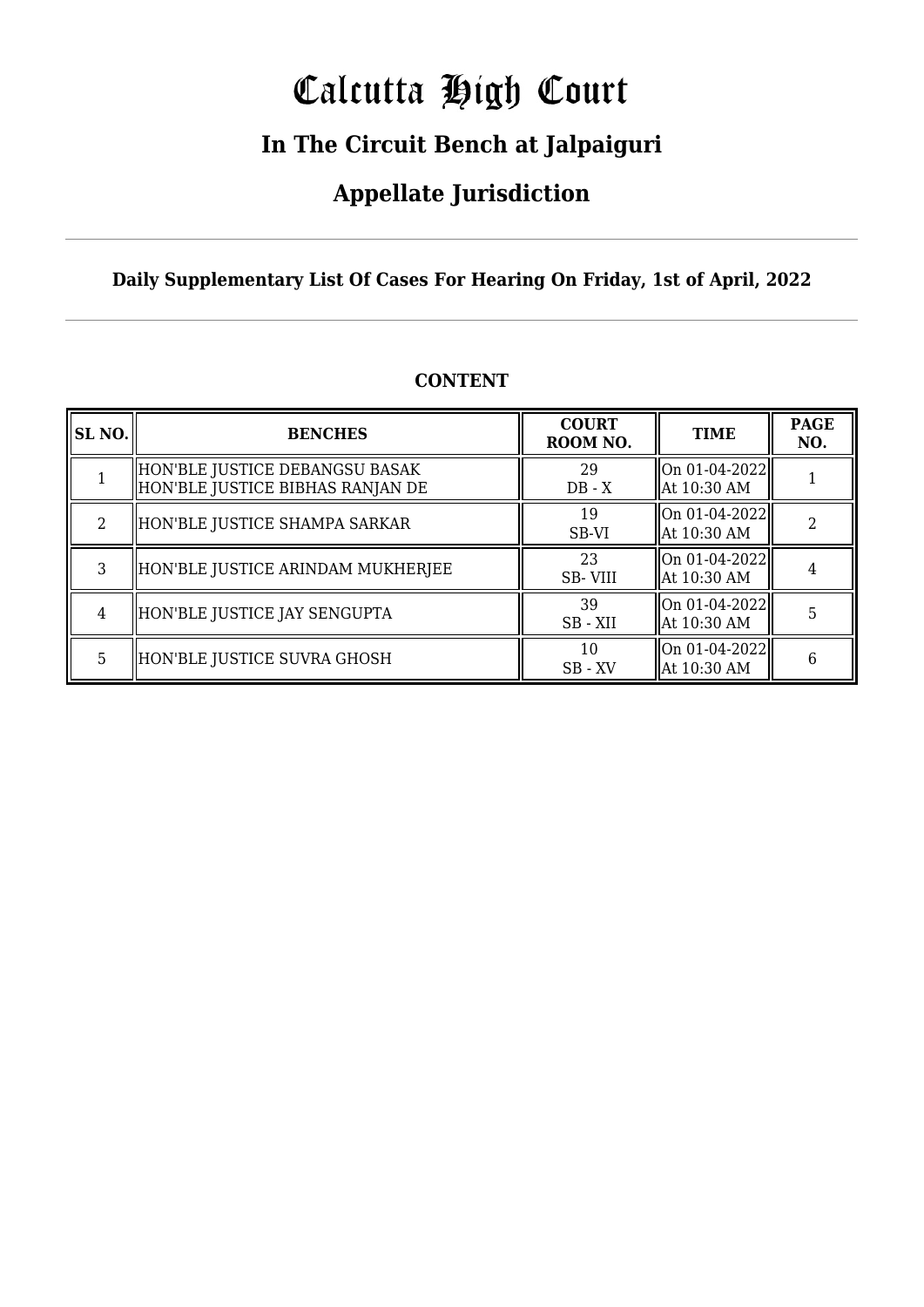

**DAILY CAUSELIST For Friday The 1st April 2022**

**COURT NO. 29 DIVISION BENCH (DB - X) AT 10:30 AM HON'BLE JUSTICE DEBANGSU BASAK HON'BLE JUSTICE BIBHAS RANJAN DE (VIA VIDEO CONFERENCE)**

### **FROM PRINCIPAL BENCH**

### **APPLICATION FOR ANTICIPATORY BAIL**

| CRM(A)/135/2022 | MONIRUZZAMAN<br>SANJAY KUMAR GHOSH<br>VS.<br>State of West Bengal |  |
|-----------------|-------------------------------------------------------------------|--|
|                 | <i><b>I DDI IO I TIONI TOD DAII</b></i>                           |  |

State of West Bengal

#### **APPLICATION FOR BAIL**

2 CRM(NDPS)/73/2022 MUNTYAZ KHAN VS State of West Bengal 3 CRM(DB)/80/2022 DIPAK ROY VS

SOBHAN MAJUMDER

MADHUSHRI DUTTA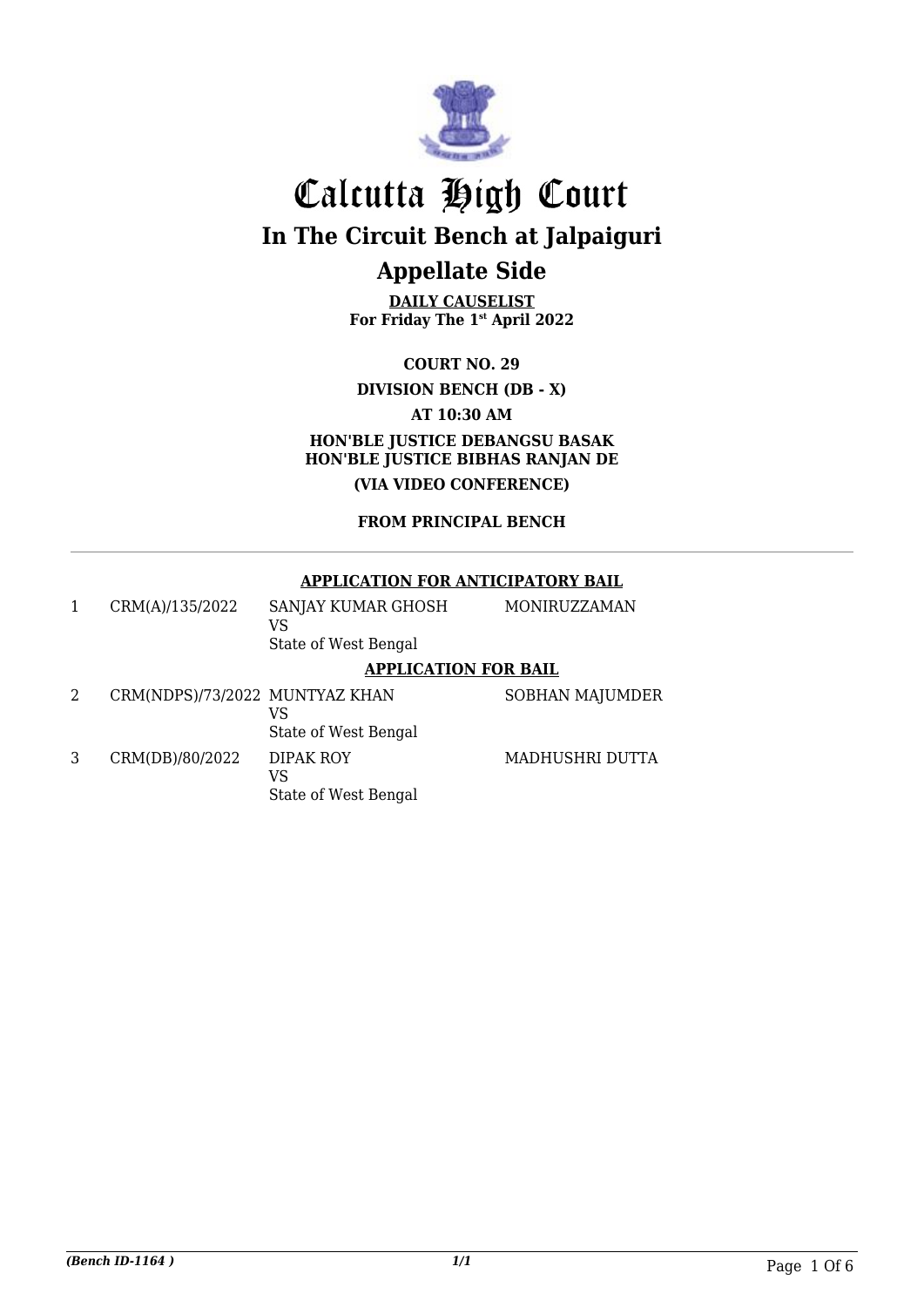

**DAILY CAUSELIST For Friday The 1st April 2022**

**COURT NO. 19 SINGLE BENCH (SB-VI) AT 10:30 AM HON'BLE JUSTICE SHAMPA SARKAR (VIA VIDEO CONFERENCE)**

**FROM PRINCIPAL BENCH**

#### **TO BE MENTIONED**

| $\mathbf{1}$   | WPA/1848/2021 | RENUKA DAKUA(BARMAN)<br>AND ORS<br><b>VS</b><br>STATE OF WEST BENGAL<br>AND ORS.         | PAPIYA CHATTERJEE                     |  |
|----------------|---------------|------------------------------------------------------------------------------------------|---------------------------------------|--|
| $\overline{2}$ | WPA/1961/2021 | RITA BARMAN AND ANR<br>VS<br>STATE OF WEST BENGAL<br>AND ORS.                            | PAPIYA CHATTERJEE                     |  |
| 3              | WPA/1962/2021 | SARJINA KHATUN<br><b>VS</b><br>STATE OF WEST BENGAL<br>AND ORS.                          | <b>PAPIYA</b><br><b>CHATTOPADHYAY</b> |  |
| 4              | WPA/2073/2021 | DULALI SAHA AND ANR<br><b>VS</b><br>STATE OF WEST BENGAL<br>AND ORS.                     | PAPIYA CHATTERJEE                     |  |
| 5              | WPA/2074/2021 | RITA ADHIKARI(BARMAN)<br>ANR ORS<br><b>VS</b><br><b>STATE OF WEST BENGAL</b><br>AND ORS. | PAPIYA CHATTERJEE                     |  |
|                |               | <b>NEW MOTION</b>                                                                        |                                       |  |
| 6              | WPA/716/2022  | <b>SMT SAILABALA SARKAR</b><br><b>VS</b><br>STATE OF WEST BENGAL<br>AND ORS.             | <b>ARIJIT GHOSH</b>                   |  |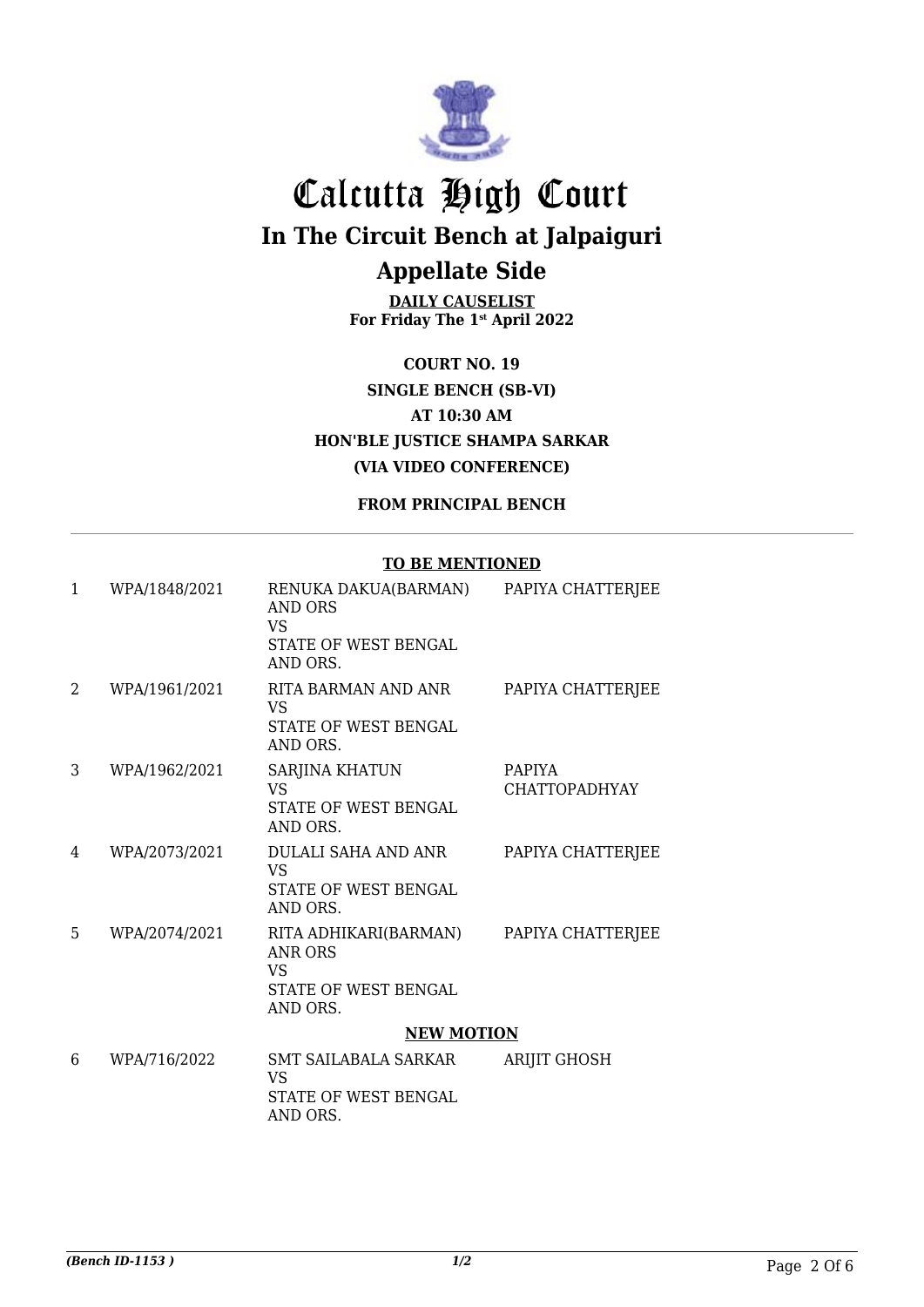7 WPA/740/2022 HAMAL KUMAR KHATI VS STATE OF WEST BENGAL AND ORS.

SABITA KHURI BHUNYA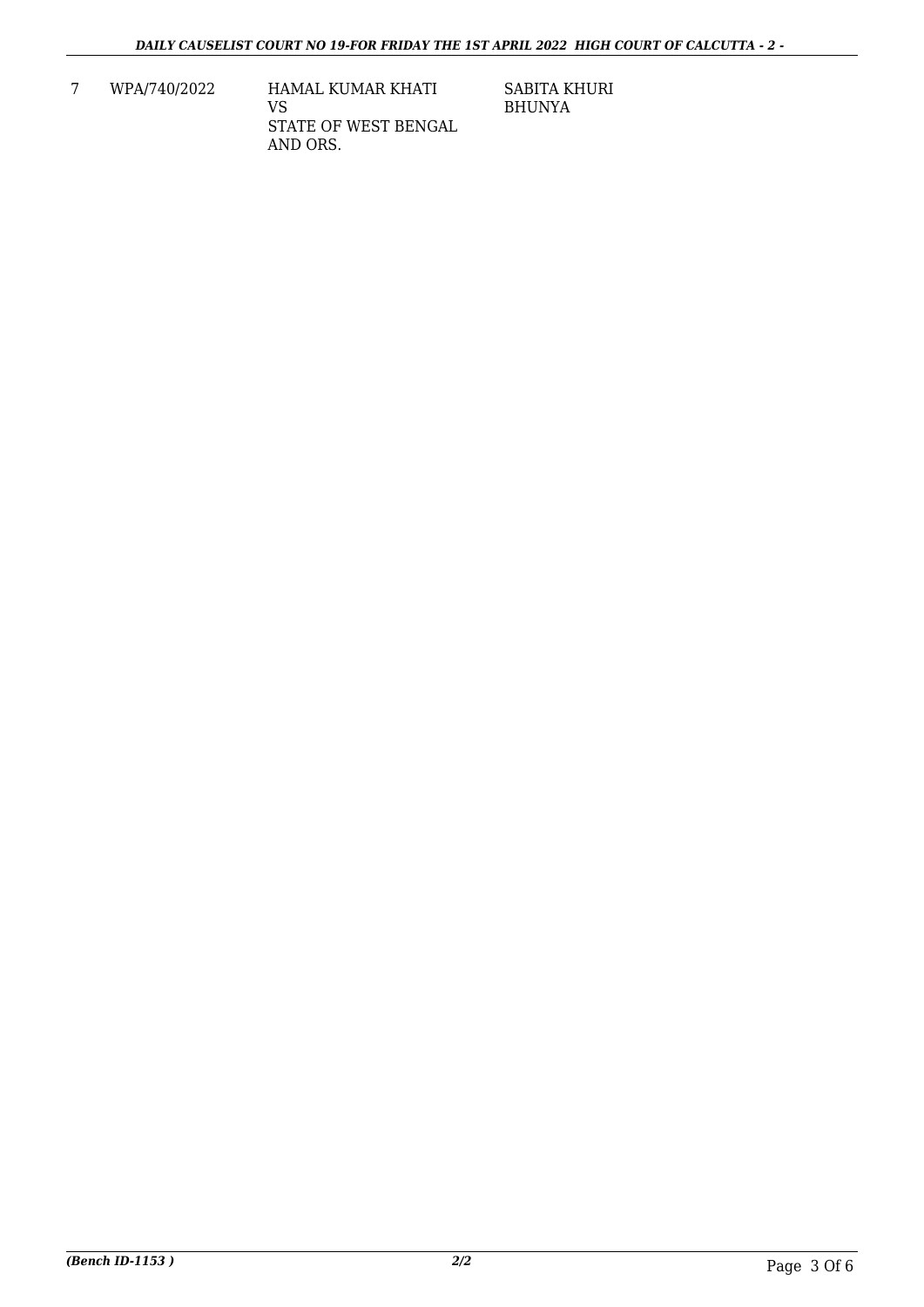

**DAILY CAUSELIST For Friday The 1st April 2022**

**COURT NO. 23 SINGLE BENCH (SB- VIII) AT 10:30 AM HON'BLE JUSTICE ARINDAM MUKHERJEE (VIA VIDEO CONFERENCE)**

**FROM PRINCIPAL BENCH**

### **NEW MOTION**

1 WPA/689/2022 MD KHALILUR RAHMAN VS STATE OF WEST BENGAL AND ORS.

MD HABIBUR RAHAMAN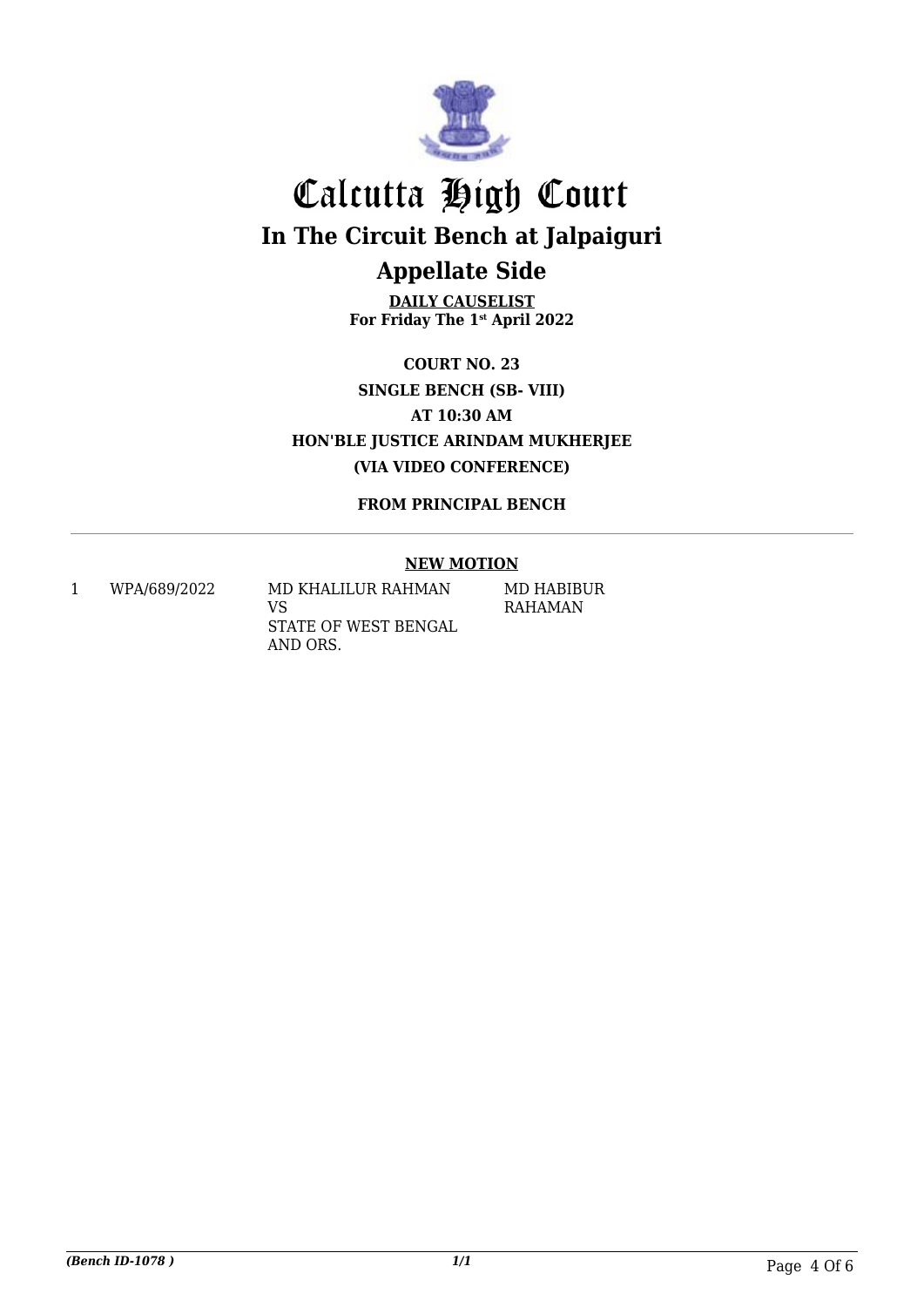

**DAILY CAUSELIST For Friday The 1st April 2022**

**COURT NO. 39 SINGLE BENCH (SB - XII) AT 10:30 AM HON'BLE JUSTICE JAY SENGUPTA (VIA VIDEO CONFERENCE)**

**FROM PRINCIPAL BENCH**

#### **CRIMINAL MOTION**

| 1 | CRR/46/2022 | MAYNA MITRA SARKAR<br>VS<br>STATE OF WEST BENGAL<br>AND ORS.     | MD ALI AHASAN  |
|---|-------------|------------------------------------------------------------------|----------------|
| 2 | CRR/52/2022 | <b>KARIM MIA</b><br>VS<br>State of West Bengal AND<br><b>ANR</b> | SATADRU LAHIRI |
| 3 | CRR/57/2022 | NAMIT NARAYAN AND ORS<br>VS<br>State of West Bengal AND<br>ANR   | SAYANTAN SINHA |